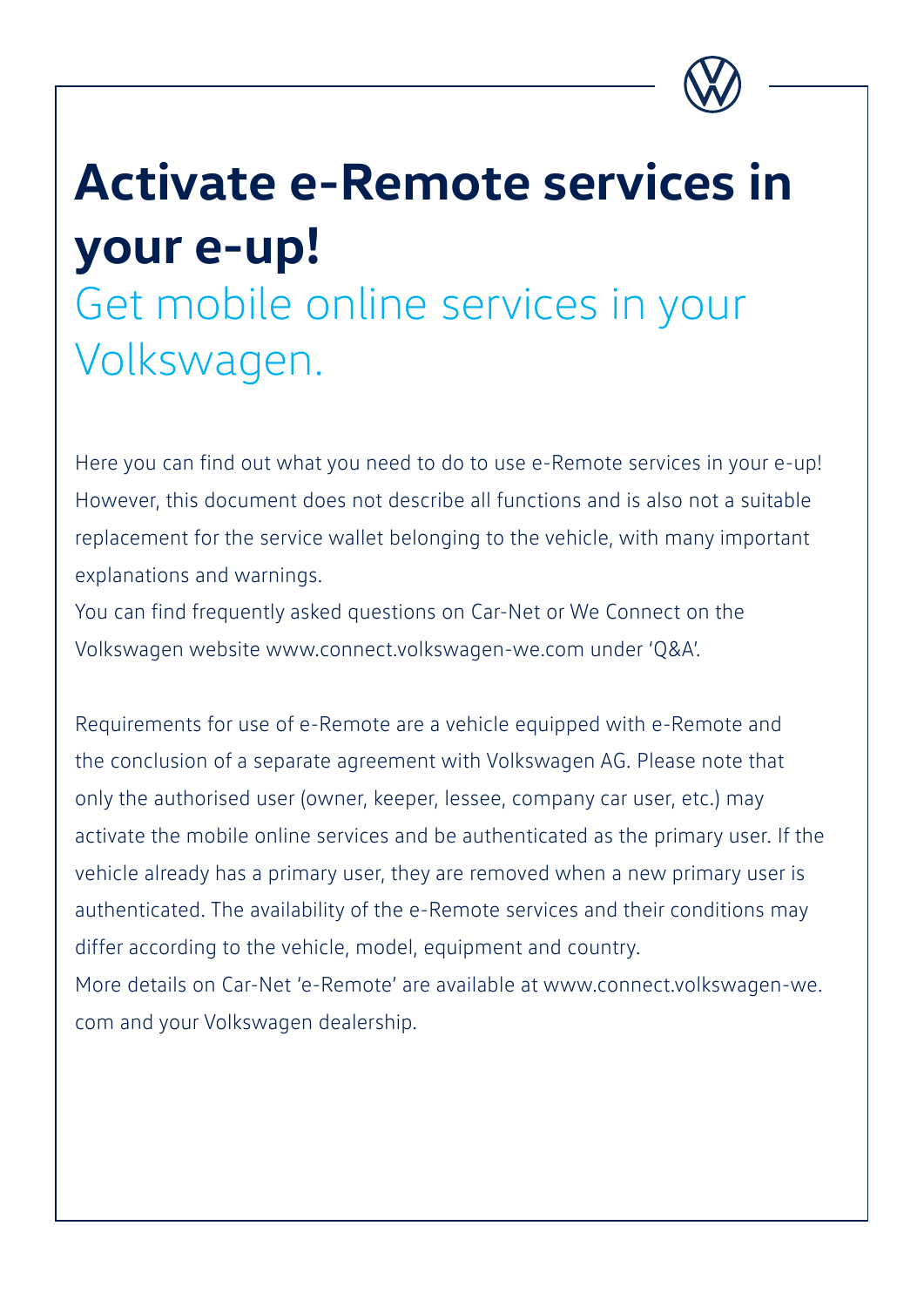

## Here's how to activate e-Remote in a few easy steps

#### **Activate your eSIM.**

Your eSIM card will not yet be activated when your new e-up! is delivered. You cannot use the mobile online services (e-Remote) when the eSIM is deactivated. To use these online services (e-Remote) in your vehicle fully, follow the steps below (1. to 5.).

#### **1. Download the We Connect app for your smartphone.**

You can download the free Volkswagen We Connect app from the App Store or the Google Play Store. Here you will also find information on the version of your smartphone's operating system required for the app.

#### **2. Set up a Volkswagen ID using your smartphone.**

Gain access to the world of Volkswagen online services.

**2.1** Open the We Connect app. If you already have a Volkswagen ID, continue with step 3 (complete user account).

**2.2 If you don't have a Volkswagen ID yet:** Click 'Login' to go to the login area. Select 'Register' and enter your email address and a password of your choice.

**2.3** Then confirm the Volkswagen ID Terms and Conditions and acknowledge the Volkswagen ID Privacy Policy.

**2.4** You will receive a confirmation email. Click on the link in the email to activate your Volkswagen ID.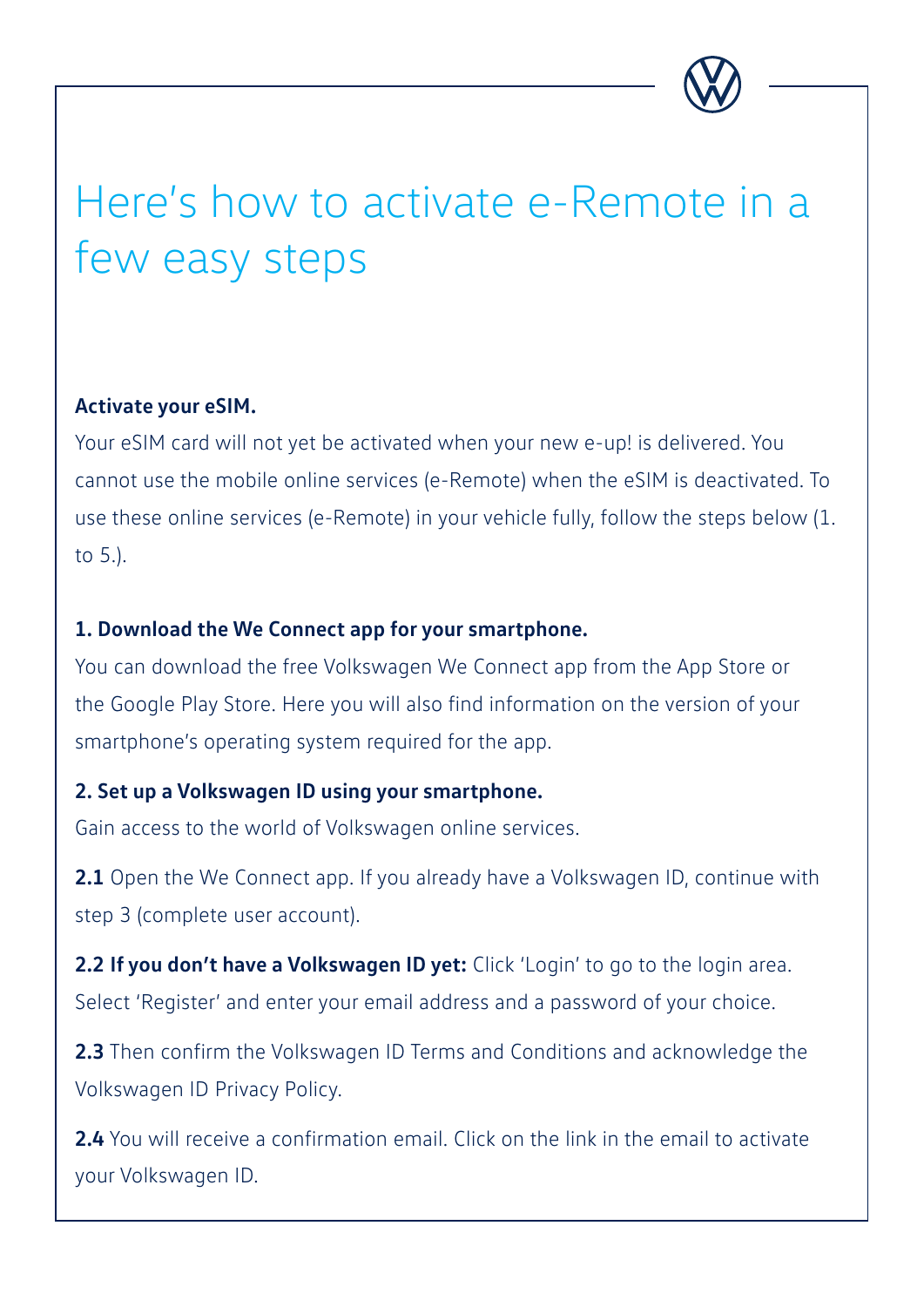

#### **3. Complete Volkswagen ID user account.**

The We Connect app will take you nice and smoothly through all the necessary steps to complete your personal Volkswagen ID user account. This process involves the collection of additional details required to activate your Car-Net 'e-Remote' services and to use them with the We Connect app. The We Connect app takes you through the completion of your user account in just a few steps.

**3.1** Log into the We Connect app with your Volkswagen ID.

**3.2** Confirm access to the personal data from your Volkswagen ID shown to be able to use the We Connect app. The consent may be withdrawn at any time in your Volkswagen ID user account.

**3.3** Choose your own 4-digit security PIN (S-PIN) to protect your We Connect user account. The PIN must be entered to use security-related services.

**3.4** Confirm the Terms and Conditions and acknowledgement of the Privacy Policy for the mobile online services.

**3.5** You may give the optional declaration of consent for marketing. The consent may be withdrawn at any time in your Volkswagen ID user account. You do not need to give the declaration of consent for marketing in order for the Volkswagen ID to be created.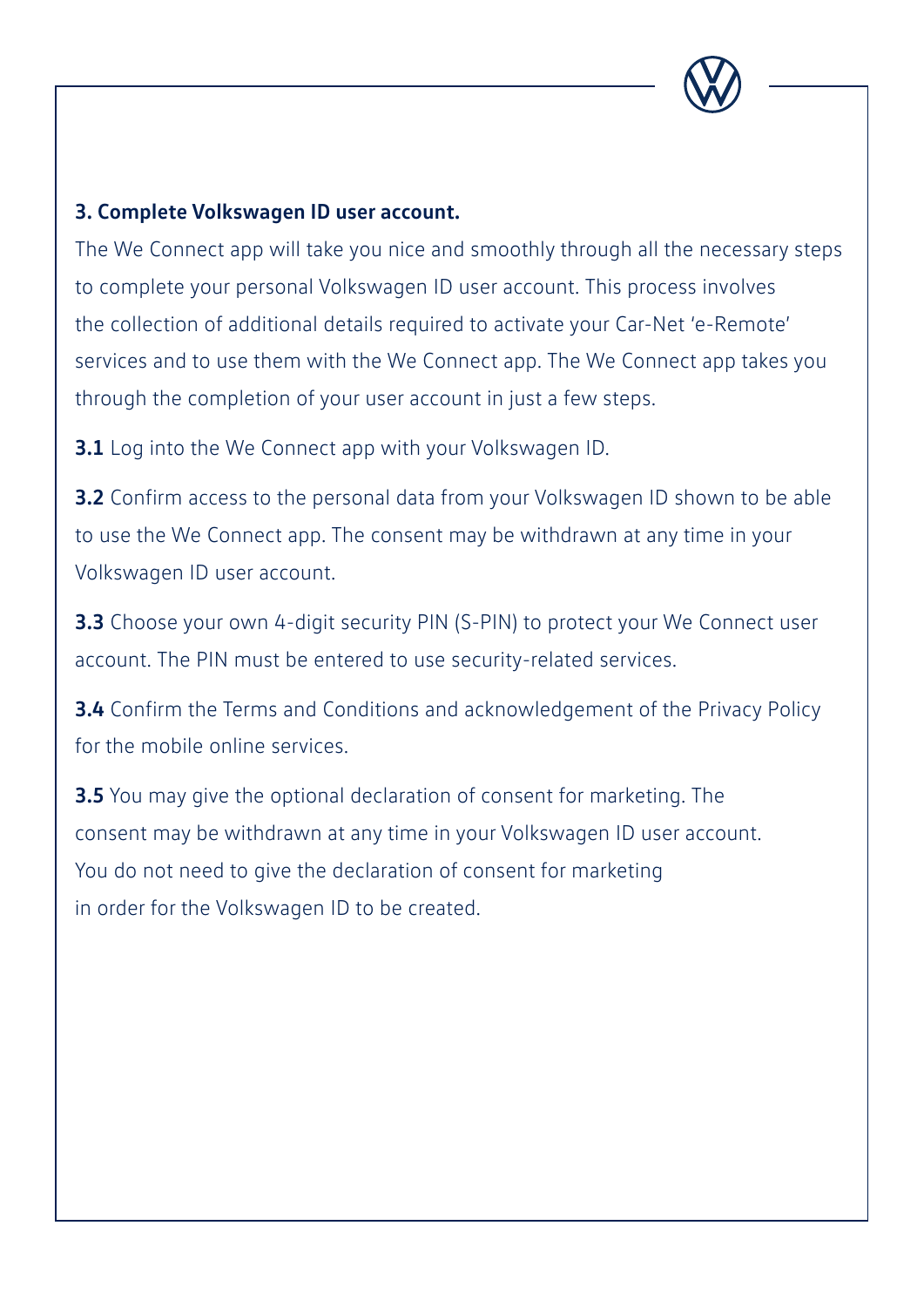

#### **4. Add vehicle.**

Add your vehicle in the app using the vehicle identification number (VIN). On completion of this step, a separate contract on the use of the selected service package is established with Volkswagen AG.

**4.1** Navigate to the 'Add vehicle' menu option in the We Connect app.

**4.2** Now add your vehicle by manually entering the VIN.

**4.3** Your vehicle's embedded eSIM will now be activated. For this purpose, please confirm the declaration of consent for the processing and storage of your data. Please note that in this step, the eSIM will initially be activated for a limited time. If steps 4.4 to 5.3 are not completed within 24 hours of activation, the eSIM will be deactivated again and the process must be restarted.

**4.4** The service packages available for your vehicle are then shown.

**4.5** Confirm the Terms and Conditions and acknowledgement of the Privacy Policy for mobile online services. When registration is completed by clicking on 'Order now for €0' and on receipt of order confirmation, a separate contract on the use of the selected service package is established with Volkswagen AG.

#### **5. Activate e-Remote by entering the mileage.**

By entering your vehicle's mileage, you verify yourself as your vehicle's primary user and activate your vehicle's e-Remote services.

**5.1** Switch on your vehicle's ignition and read the total mileage.

- **5.2** Enter the total mileage associated with the VIN in the app.
- **5.3** Now you can take advantage of the benefits of the mobile online services.

Subject to change • Version: March 2022 • www.connect.volkswagen-we.com